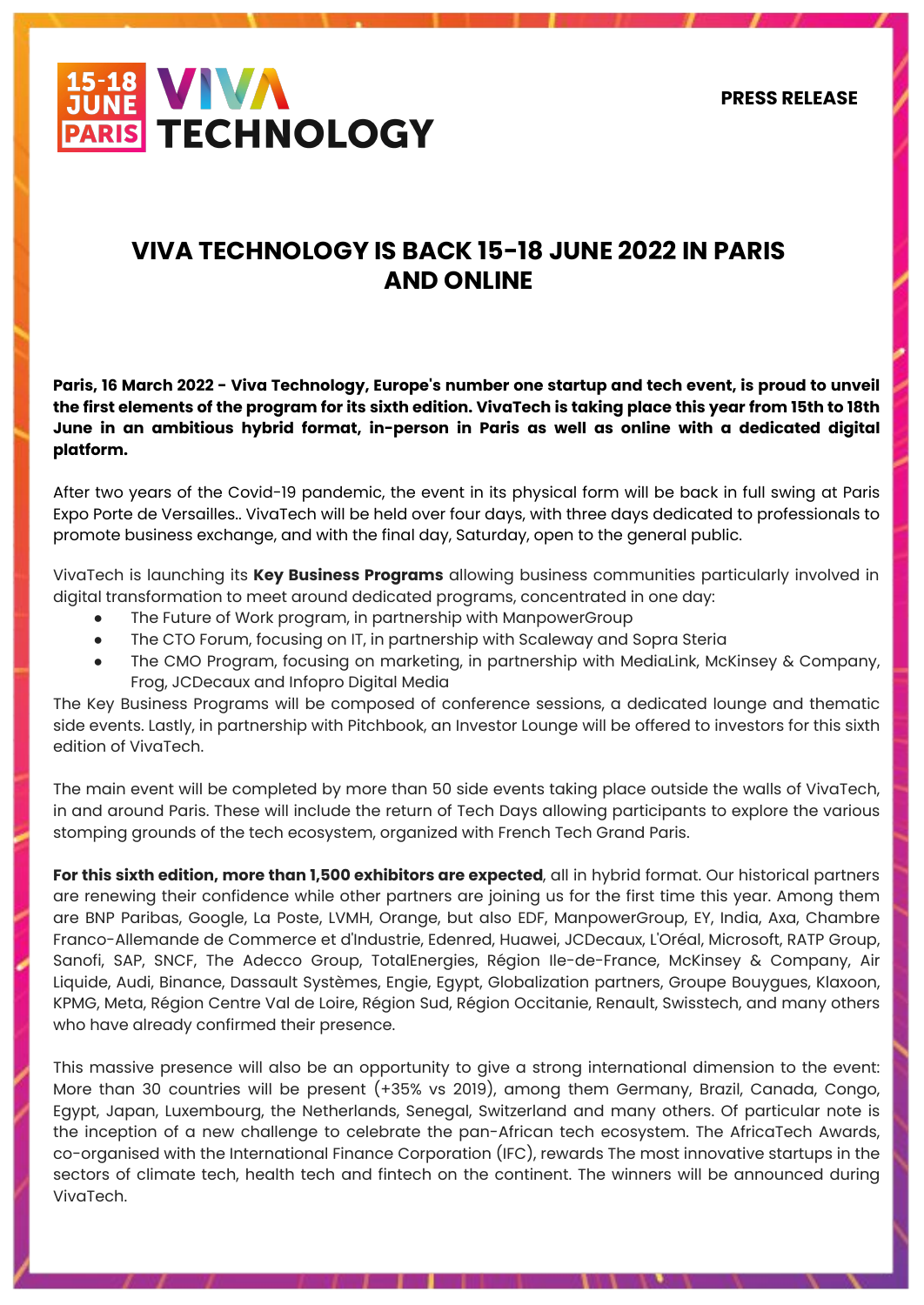Six major themes have been chosen and will set the tone for the four days of VivaTech 2022, which will be highlighted as in previous years by a dense program of enriching debates, renowned speakers and new innovations.

## *- The Race to Net Zero Emissions*

VivaTech will focus on innovations related to the fight against global warming and the energy transition: for example, the French company **Interstellar Lab**, in partnership with NASA and CNES, will unveil the world premiere of BioPod, one of the world's most advanced aeroponic greenhouses for deployment on Earth, and on other planets in the future. Other startups, which act for a more environmentally friendly society, will also be present at the Low Carbon Park EDF, a partner with which VivaTech is collaborating to reduce the event's carbon impact as much as possible through the mobilization of three startups: **Urbanomy** for the Carbon strategy, **Carbo** for the evaluation and **Actéon Farm** for the compensation. We will be able to meet the Swiss company **Climeworks**, which will present its CO2 collector exclusively in France; the Spanish company **Bioo**, which will come to France for the first time with its interactive installations that transform the natural organic decomposition of plants into a source of energy; and the British startup Pentaform, which makes computers accessible to everyone and more responsible for the planet.

## *- The Mobility Rebound*

Tomorrow's mobility is a key theme at Vivatech 2022. Many innovations in the mobility sector will be on display, including inflatable electric vehicles from Japan's **Poimo**; bicycles – and their wheels that capture city pollution – from the English startup **Go Rolloe;** and electrically powered personal EVTOL from the Norwegian startup **Jetson** which will be present at the Mobility Park by Togg. Note that special previews are planned in this category: for example, **Audi** will share its vision of innovation, technology and what prefigures future mobility by presenting its "Audi skysphere concept" for the first time in Europe.

#### *- Future of Work*

Two years of pandemic have had a major impact on the world of work. Telecommuting, corporate culture, search for talent – companies have had to adapt and innovate. In this context, for the second year, VivaTech relaunches its Jobboard to highlight tech and digital job offers. A new event this year is the Talent Afterworks with VivaTech's HR partner ManpowerGroup. On this occasion, the partners/startups and talents are invited at the end of each day to discuss their job and the business meetings made in the aisles of VivaTech.

### *- Inclusion is a Mindset*

Whether we're talking gender, geographic or social diversity, the disparities are still far too great today. Tech can play an essential and inclusive role. VivaTech has two priority targets this year: youth and women. In this respect, VivaTech is launching a **Girls in Tech program**, co-organized with the WoGiTech collective, aiming to bring more than 3,000 middle and high school girls to discover the world of digital technology, with a dedicated thematic pathway through the event and coaching to inspire vocations and guide young girls. This will be followed by an inspirational session on women (young graduates, up-skilled women, entrepreneurs, etc.) in hands-on training during the general public day. But also, for the fourth consecutive year, in partnership with 50inTech, the Female Founder Challenge whose objectives are to facilitate meetings between investors and startups to accelerate the financing of startups led by women.

Other initiatives on behalf of women and young people will also take place during the event, such as speed-coaching sessions for nearly 1,000 young people, mostly from the suburbs, in co-organization with L'Escalator; a project with Diversidays to showcase diversity talent on stage; and the Great Cause Youth Workshops in partnership with Make.org. These initiatives aim to make tech more inclusive and diversify its profiles.

#### *- Tech on the Edge; Web3*

Each year, we shine the spotlight on technologies to follow. This year, among all the technologies we will focus on, we will be particularly interested in decoding Web3. In particular through a Web3 innovation Park hosted by Binance which will present the most advanced startups and innovations of the blockchain, crypto and NFT ecosystems.

en alle della contratta della contratta della contratta della contratta della contratta della contratta della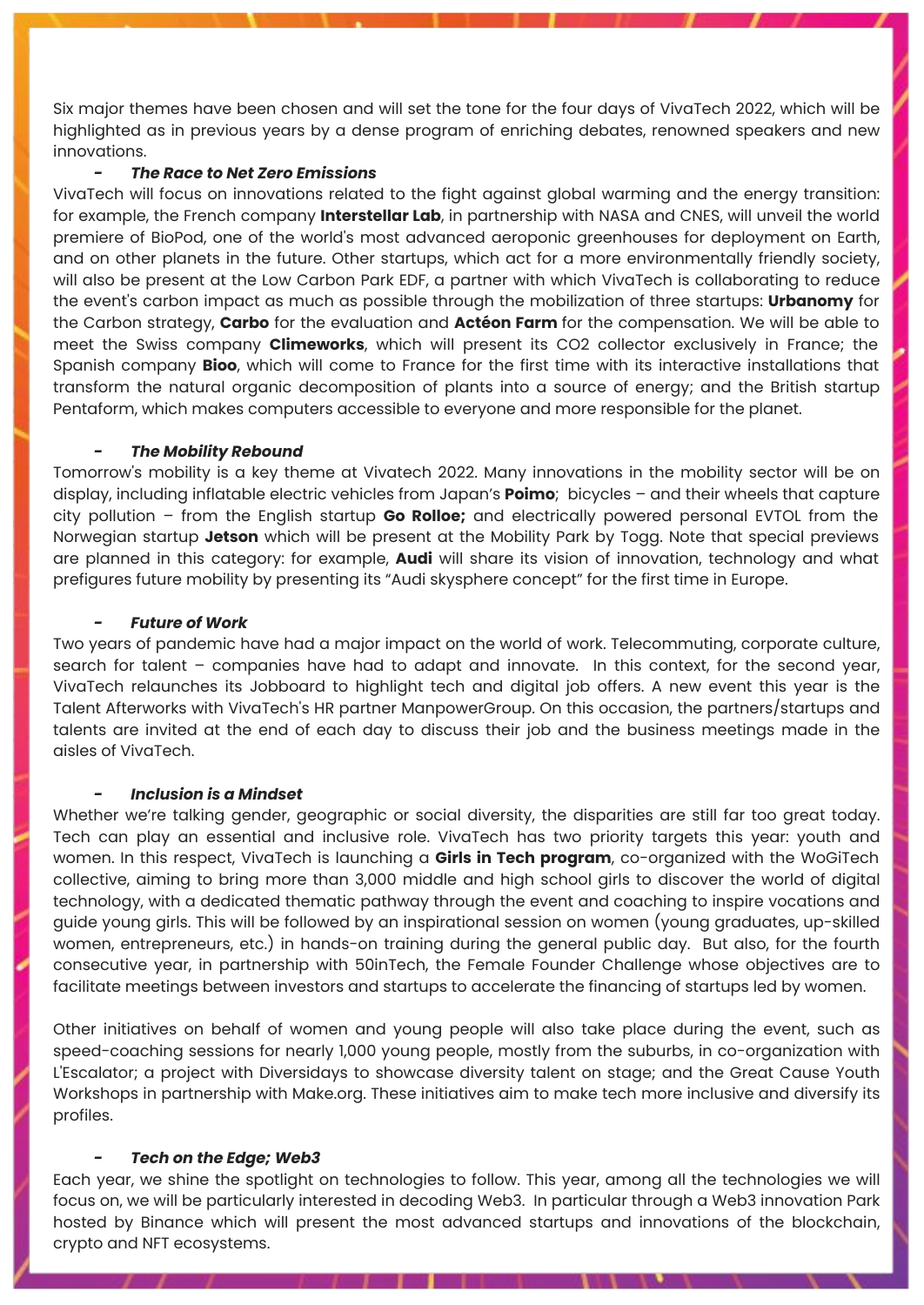Note that **Meta**, formerly Facebook, will come to present its vision of the metaverse, with a set of innovations that will be showcased at VivaTech in terms of AI for the future of social, business, work and creativity.

Our partner **LVMH** will present different applications of the metaverse for the luxury world, partly through its new virtual muse whose mission will be to convey the Group's innovation message.

The startup Stage11, which is building the future of entertainment by proposing a new way to experience music through a mix of gaming, mixed reality and metaverse technologies, will come and present its innovations.

## **- Europe's Digital Decade Starts Here**

To support the acceleration of the startup ecosystem, VivaTech launches the fourth edition of the **Next Unicorn Awards**. This award aims to promote the European tech ecosystem by highlighting European scaleups with high potential.

**The Top 100 Next Unicorns**, unveiled today in partnership with investment bank GP Bullhound and with the contribution of five of the world's most renowned investment funds – Accel, Balderton, Eurazeo, Partech and NorthZone – can be found [here](https://vivatechnology.com/media/press-releases/viva-technology-publishes-its-annual-list-of-top-100-next-unicorns). The winners will be revealed next June during Vivatech.

New initiative launched this year: **European Acceleration Summit**. Indeed, at a time when Europe is expected to boost the European tech sector, VivaTech steps up by bringing together the key players of the global ecosystem (accelerators, startups, investors and public sector organizations) in a purpose-driven program.

## **First Reveal: 2022 Speakers**

#### Corporate CEOs:

**Thomas Buberl**, CEO of **Axa**; **Aiman Ezzat**, CEO of **Capgemini**, **Bernard Charlès**, CEO of **Dassault Systemes**, **Catherine McGregor**, CEO of **Engie**, **John Chambers**, Founder and CEO of **JC2 Ventures**, **Nicolas Hieronimus**, CEO of **L'Oréal**; **Bernard Arnault**, Chairman and CEO of **LVMH**, **Jonas Prising**, Chairman and CEO of **ManpowerGroup**,**Michael Kassan**, Chairman and CEO of **MediaLink a UTA Company** and **Julie Teigland**, EMEIA Managing Partner of **EY**.

## Speakers:

**Philippe Botteri**, Partner at **Accel Partners**; **Thibaud Hug de Larauze**, Founder and CEO of **BackMarket**, **Frédéric Mazzella,** Founder and President of **Blablacar, Guillaume Pousaz**, Founder and CEO of **Checkout**; **Julia Bijaoui**, Co-Founder and Co-CEO of **Frichti**; **Kağan Sümer**, Founder and CEO of **Gorillas**; **Johannes Schildt**, Co-Founder and CEO of **KRY / LIVI**; **Adrien Nussenbaum**, Co-Founder of **Mirakl, Alice Albizatti,** Founding Partner at **Revaia**, and **Sébastien Borget,** Co-Founder and COO of **the Sandbox**

#### Top Speakers:

**CZ**, **Founder and CEO of Binance**; **Cristiano Amon**, **CEO of Qualcomm**; and **Jimmy Wales**, Founder of **Wikipedia.**

> **See you 15-18 June! To register and participate in VivaTech 2022, click [here](https://subscribe.vivatechnology.com/media)**